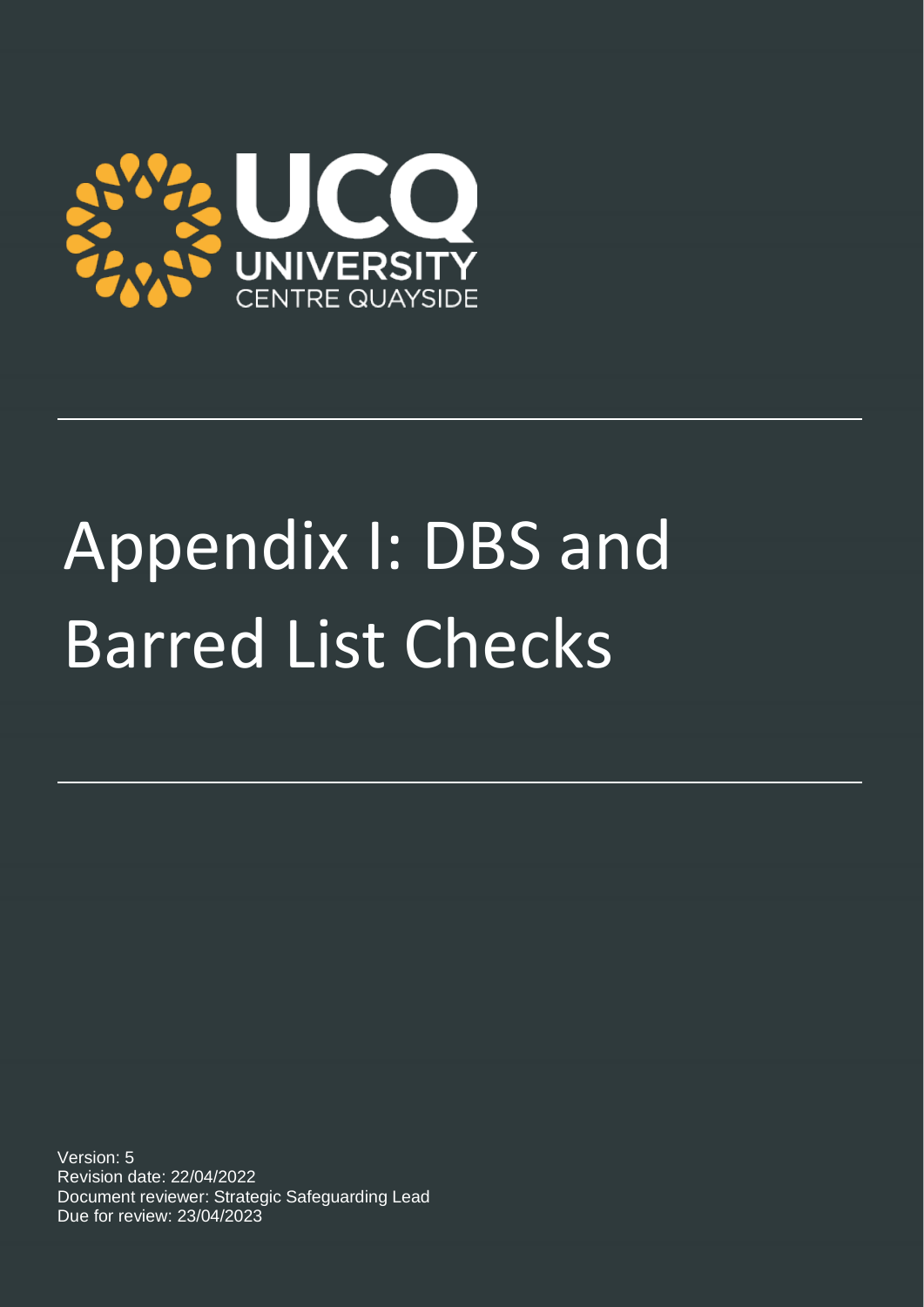

# **Table of Contents**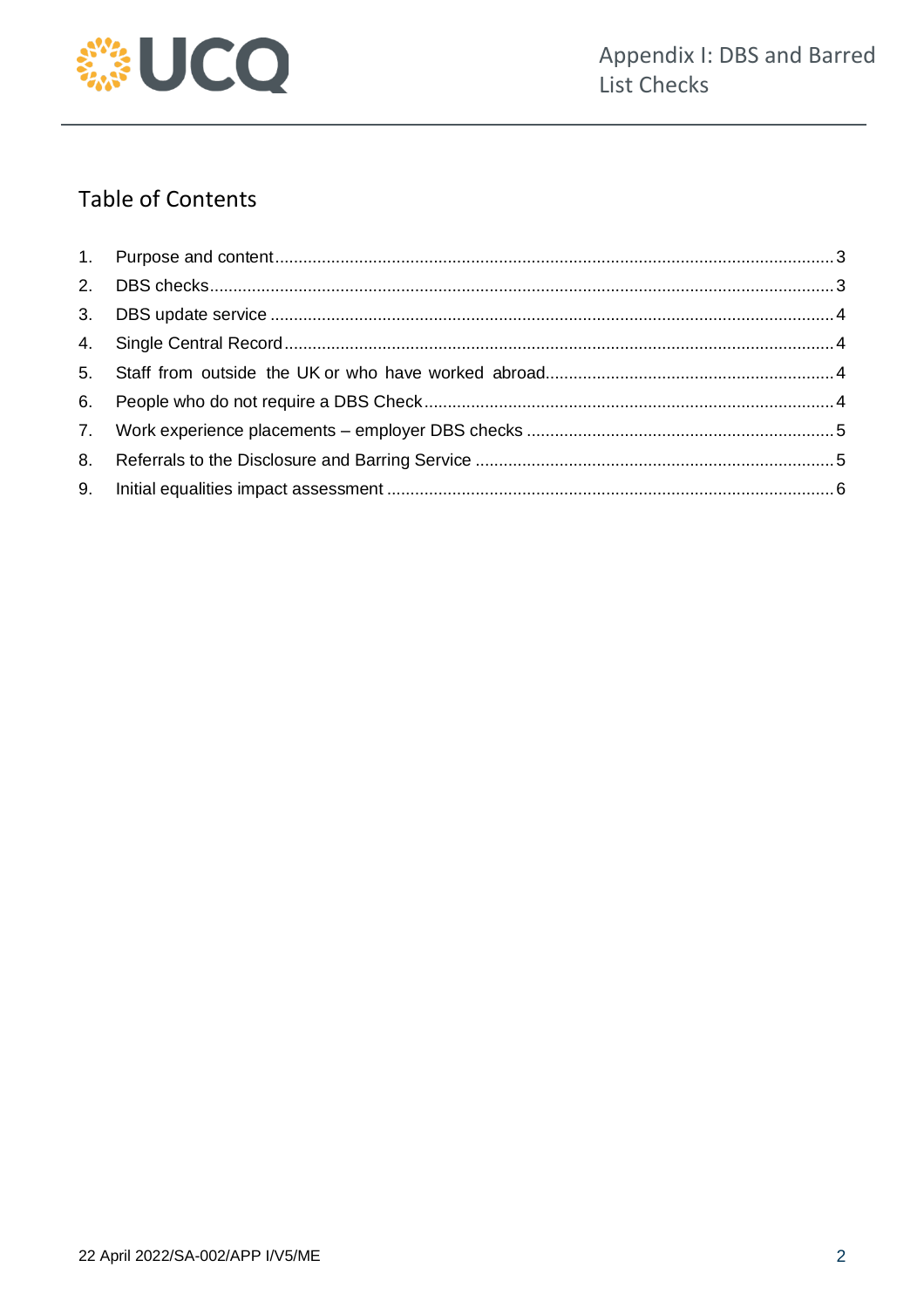

## <span id="page-2-0"></span>1. Purpose and content

- 1.1 The purpose of this appendix of the Safeguarding Policy is to provide a clear set of guidelines regarding UCQ's approach to Disclosure and Barring Service (DBS) checking within the statutory framework.
- 1.2 The Safeguarding Policy has been developed in line with statutory guidance and the locally agreed inter-agency procedures. The policy applies to all students and all staff (including agency, visiting, associate and hourly paid staff) irrespective of anyone's position or role within UCQ, together with Academic Council members and any workers who are at UCQ on a voluntary/placement/other professional basis.
- 1.3 The term 'staff' is used as a generic term that encompasses all groups of workers as outlined in the paragraph above.

#### <span id="page-2-1"></span>2. DBS checks

- 2.1 DBS checks enable organisations to make safer recruitment decisions by identifying those who may be unsuitable for work with children and/or vulnerable adults. UCQ deems itself to be a 'specified place' in line with the Department for Education (DfE) September 2020 statutory guidance; 'Keeping children safe in education' and as such the appointment of all UCQ staff is subject to a satisfactory enhanced DBS check.
- 2.2 The enhanced DBS check will include a check of the barred lists and will show all offences not filtered under the Rehabilitation of Offenders (ROA) Act 1974 (Exceptions) Order 1975 (as amended in 2013). A DBS check is necessary because UCQ staff may have the opportunity to be in contact with children and/or vulnerable adults.
- 2.3 If a staff member commits an offence **after** an initial DBS check has been carried out, the staff member **must** report the incident to the Vice Principal as soon as possible. A new DBS check may need to be undertaken.
- 2.3 If the DBS disclosure certificate shows evidence that the individual is potentially a risk to children and/or vulnerable adults, UCQ reserves the right to withdraw any offer of employment/volunteering opportunity or an offer of a place on a course that requires the person to work with children and/or vulnerable adults. Decisions will be made in light of the seriousness, date and circumstances relating to the offence/s. Minor offences of a nonsafeguarding nature committed some time ago will be considered to have little or no bearing on whether the individual is suitable to work with children or vulnerable adults.
- 2.4 More serious offences (e.g. those involving sex, violence, terrorism or the supply of drugs) may give rise to a reasonable belief that the individual is a potential risk to children or vulnerable adults.
- 2.5 Where concerns are identified UCQ may look to gain more information from the individual before making a decision. Final decisions for staff will be by the Principal & CEO in consultation with the Strategic Safeguarding Lead. Decisions for students will be made by Designated Safeguarding Leads and/or Safeguarding Risk Assessment Panel. This is normally chaired by the Strategic Safeguarding Lead.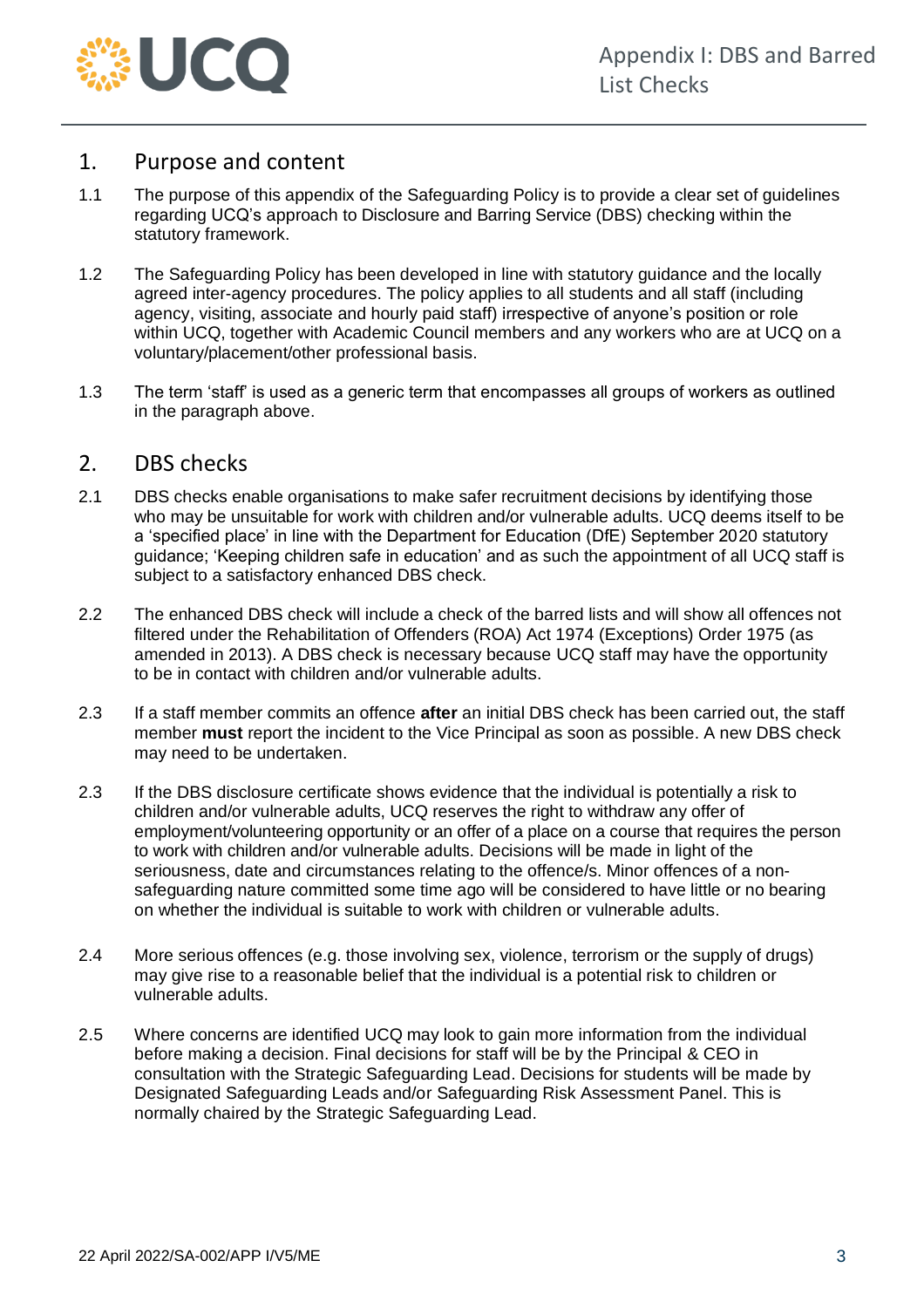

2.6 Further details for staff and volunteers are outlined in the Safer Recruitment Policy (Appendix G) and for students in the Safeguarding Risk Assessment Panel (Appendix A) of the Safeguarding policy.

## <span id="page-3-0"></span>3. DBS update service

3.1 The DBS update service allows applicants to keep their DBS certificates up to date and allows employers to check a DBS certificate periodically. UCQ staff are advised to register for the DBS update service within 28 days of their DBS certificate date. The cost of registration will be reimbursed. After 28 days from the DBS certificate date, applicants will be unable to register with the update service. This will result in the individual obtaining a new enhanced DBS check within three years. The update service is checked once per quarter to ensure no changes to status.

#### <span id="page-3-1"></span>4. Single Central Record

4.1 The Senior Leadership Team (SLT) and HRM maintains a Single Central Record (SCR) of employment checks for staff appointed by UCQ. The reference number and date of a DBS certificate will be recorded on this record.

## <span id="page-3-2"></span>5. Staff from outside the UK or who have worked abroad

- 5.1 Staff from overseas, or those who have spent a period of time (e.g. 3 months+) in the last 10 years overseas, may be subject to additional checks as considered appropriate. Such additional checks may include certificates of good conduct or checks of foreign police records. If these are unavailable (it is not possible to obtain these checks in every circumstance) UCQ will pursue other avenues, such as additional references, so that safer recruitment is achieved.
- 5.2 UCQ reserves the right to vary these parameters in a given situation, e.g. where an applicant worked abroad for a limited period of time or over 10 years ago. In particular, where this work has been in certain settings (e.g. a children's home or hospital) UCQ may make such additional checks as it deems appropriate.

## <span id="page-3-3"></span>6. People who do not require a DBS Check

6.1 All visitors to UCQ must report to reception and sign in upon arrival and out upon leaving the premises. Visitors who are accompanied by a member of staff at all times are not required to have a DBS check.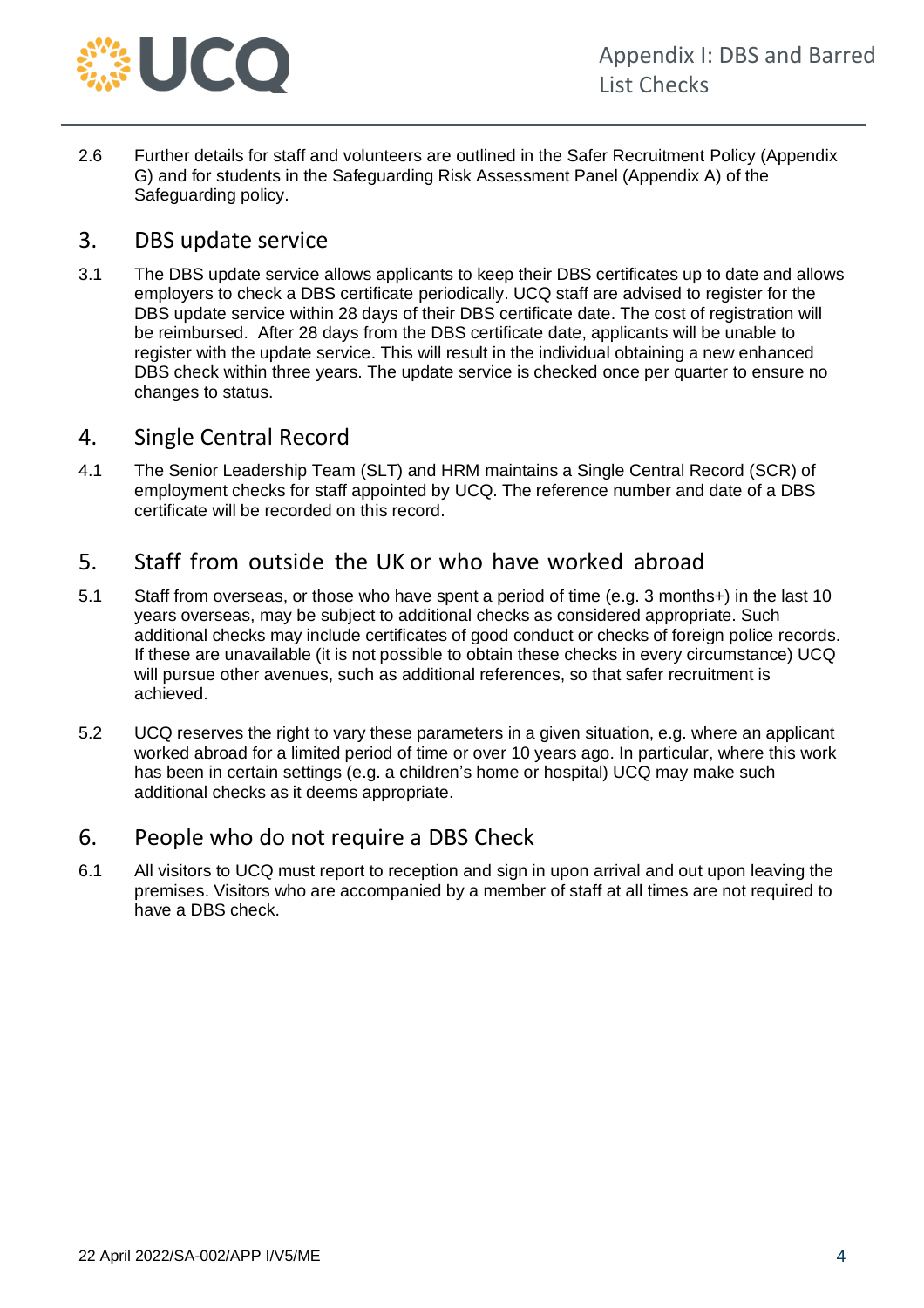

# <span id="page-4-0"></span>7. Work experience placements – employer DBS checks

- 7.1 The Department for Education (DfE) advise that DBS checks are not required to be carried out by a learning provider on staff within the organisation providing work experience placements. UCQ is, however, committed to ensuring that all reasonable precautions have been taken to ensure students under the age of 18 in placement are safe. For this reason, the following principles must be applied:
	- 7.1.1 The employer should not be a Sole Trader
	- 7.1.2 The employer should be able to provide supervision of an adequate nature to the student on work experience. This would normally mean more than one member of staff was on hand at all times.
	- 7.1.3 If there is a potential that an individual member of staff will be working closely with a student under the age of 18 over an extended period of time, the employer should look to mitigate the risk, and if this is not possible, the employer would need to comply with 'regulated activity' DBS requirements and carry out an enhanced DBS check.
- 7.2 The Education and Skills Funding Agency (ESFA) information on funding 16 to 19 study programmes, incorporating work experience is available at [https://www.gov.uk/government/publications/16-to-19-study-programmes-guide-for](https://www.gov.uk/government/publications/16-to-19-study-programmes-guide-for-providers/16-to-19-study-programmes-guidance-2020-to-2021-academic-year)[providers/16-to-19-study-programmes-guidance-2020-to-2021-academic-year](https://www.gov.uk/government/publications/16-to-19-study-programmes-guide-for-providers/16-to-19-study-programmes-guidance-2020-to-2021-academic-year)

# <span id="page-4-1"></span>8. Referrals to the Disclosure and Barring Service

- 8.1 If a member of staff in regulated activity has been dismissed or removed due to safeguarding concerns, or would have been removed had they not resigned, UCQ will make a referral (either online or paper based) to the Disclosure and Barring Service (DBS).
- 8.2 The referral will be made by the Strategic Safeguarding Lead (SSL). If the SSL is not able to make the referral, the Principal/CEO will make the referral.
- 8.3 The Referrer should use the following link to make a referral to the DBS: <https://www.gov.uk/government/publications/dbs-referrals-form-and-guidance>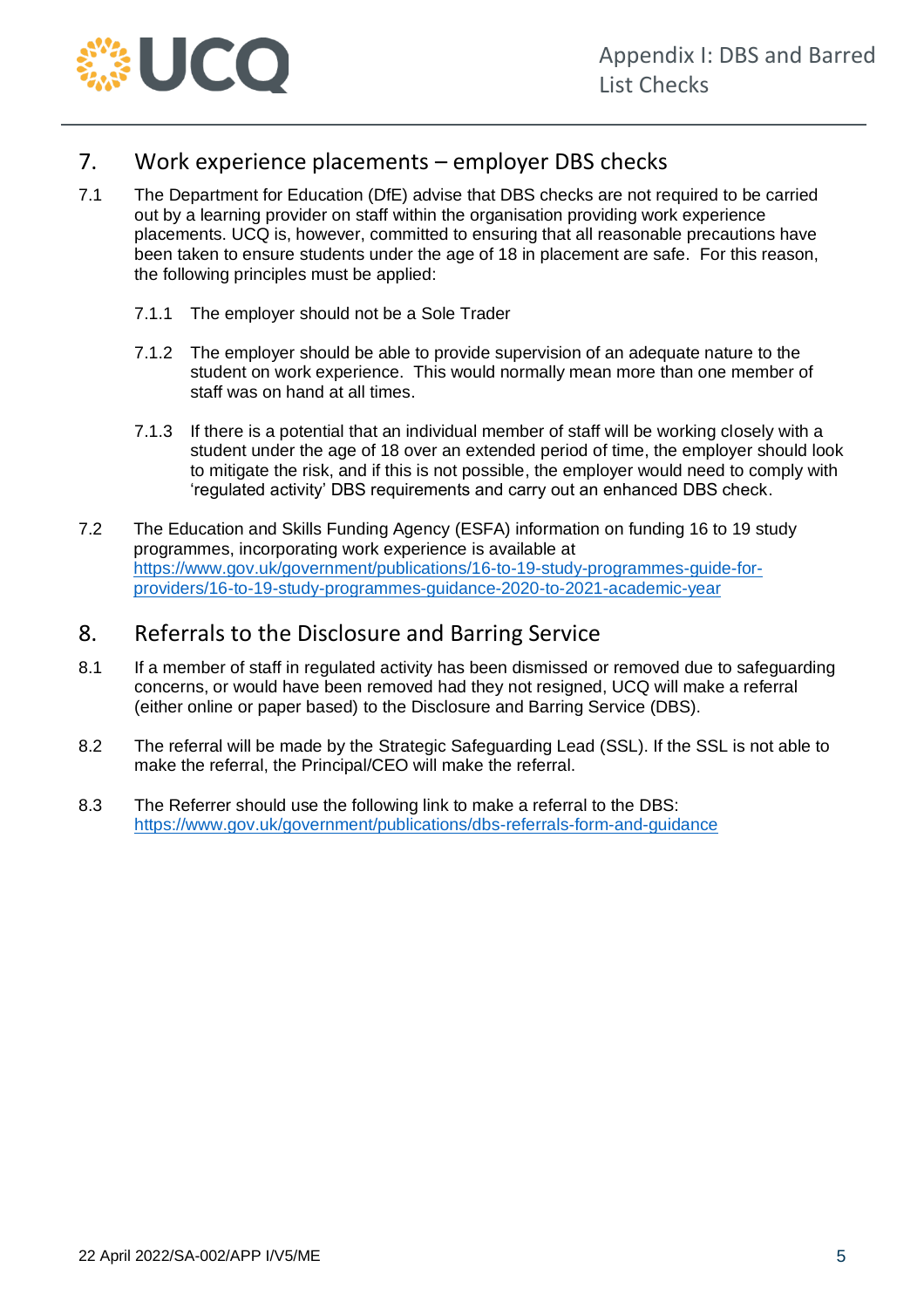

# <span id="page-5-0"></span>9. Initial equalities impact assessment

| <b>Department:</b>          |                                                                                                                                      | <b>Completed by:</b>                                                                        |                                                                                                                                                       |                      |  | Date of initial assessment: |  |  |  |
|-----------------------------|--------------------------------------------------------------------------------------------------------------------------------------|---------------------------------------------------------------------------------------------|-------------------------------------------------------------------------------------------------------------------------------------------------------|----------------------|--|-----------------------------|--|--|--|
| All<br>Area to be assessed: |                                                                                                                                      |                                                                                             | Tara Henderson, Head of Policy & Governance                                                                                                           |                      |  | 22/03/2021                  |  |  |  |
|                             |                                                                                                                                      |                                                                                             | SA-002 Appendix I - DBS and Barred List Checks                                                                                                        |                      |  |                             |  |  |  |
|                             | <b>Existing or new policy/procedure:</b><br>Existing                                                                                 |                                                                                             |                                                                                                                                                       |                      |  |                             |  |  |  |
|                             | What evidence has been used to inform the assessment and policy? (please list only)                                                  |                                                                                             |                                                                                                                                                       |                      |  |                             |  |  |  |
|                             | <b>External guidance and requirements:</b>                                                                                           |                                                                                             |                                                                                                                                                       |                      |  |                             |  |  |  |
| ➤<br>➤                      | Rehabilitation of Offenders (ROA) Act 1974 (Exceptions) Order 1975 (as amended in 2013                                               |                                                                                             |                                                                                                                                                       |                      |  |                             |  |  |  |
|                             |                                                                                                                                      | Department for Education (DfE) September 2020 statutory guidance; 'Keeping children safe in |                                                                                                                                                       |                      |  |                             |  |  |  |
|                             | education'                                                                                                                           |                                                                                             |                                                                                                                                                       |                      |  |                             |  |  |  |
| ➤<br>➤                      | Education Funding Agency information on funding work experience in 16 to 19 study programmes<br>Disclosure and Barring Service (DBS) |                                                                                             |                                                                                                                                                       |                      |  |                             |  |  |  |
| ➤                           |                                                                                                                                      | Internal guidance and requirements:                                                         |                                                                                                                                                       |                      |  |                             |  |  |  |
| ➤                           |                                                                                                                                      | <b>Consultation with Strategic Safeguarding Lead</b>                                        |                                                                                                                                                       |                      |  |                             |  |  |  |
|                             |                                                                                                                                      |                                                                                             |                                                                                                                                                       |                      |  |                             |  |  |  |
|                             | 1. Describe the aims,                                                                                                                |                                                                                             |                                                                                                                                                       |                      |  |                             |  |  |  |
|                             | objectives or purpose of                                                                                                             |                                                                                             | The purpose of this appendix of the Safeguarding Policy is to provide a clear<br>set of guidelines regarding UCQ's approach to Disclosure and Barring |                      |  |                             |  |  |  |
|                             | the policy/procedure                                                                                                                 |                                                                                             | Service (DBS) checking within the statutory framework.                                                                                                |                      |  |                             |  |  |  |
| 2. Which                    |                                                                                                                                      |                                                                                             | All stakeholders                                                                                                                                      |                      |  |                             |  |  |  |
|                             | stakeholders/groups                                                                                                                  |                                                                                             |                                                                                                                                                       |                      |  |                             |  |  |  |
|                             | are intended to benefit                                                                                                              |                                                                                             |                                                                                                                                                       |                      |  |                             |  |  |  |
| from this                   |                                                                                                                                      |                                                                                             |                                                                                                                                                       |                      |  |                             |  |  |  |
|                             | policy/procedure?                                                                                                                    |                                                                                             |                                                                                                                                                       |                      |  |                             |  |  |  |
|                             | The Equality Act 2010                                                                                                                | 3. Could the                                                                                | 5. If there is a<br>4. Briefly explain                                                                                                                |                      |  |                             |  |  |  |
|                             | requires public bodies                                                                                                               |                                                                                             | policy/procedure have a                                                                                                                               | how the              |  | disproportionately          |  |  |  |
|                             | to have 'due regard' to                                                                                                              | disproportionately                                                                          |                                                                                                                                                       | policy/procedure     |  | negative impact on          |  |  |  |
| the need to:-               |                                                                                                                                      | negative effect impact                                                                      |                                                                                                                                                       | furthers or prevents |  | any protected               |  |  |  |
| (1) Eliminate unlawful      |                                                                                                                                      |                                                                                             | in terms of the aims set                                                                                                                              | the aims set out in  |  | characteristics, can it     |  |  |  |
| discrimination,             |                                                                                                                                      | out in $(1)$ to $(3)$ of the                                                                |                                                                                                                                                       | $(1)$ to $(3)$ .     |  | be justified on the         |  |  |  |
| harassment and              |                                                                                                                                      | Act on any of the                                                                           |                                                                                                                                                       |                      |  | grounds of promoting        |  |  |  |
| victimization               |                                                                                                                                      | protected                                                                                   | equality or any other                                                                                                                                 |                      |  |                             |  |  |  |
| (2) Advance equality of     |                                                                                                                                      | characteristics?:-                                                                          |                                                                                                                                                       |                      |  | reason? If yes, please      |  |  |  |
| opportunity between         |                                                                                                                                      | High                                                                                        |                                                                                                                                                       |                      |  | explain.                    |  |  |  |
| different groups; and       |                                                                                                                                      | <b>Medium</b>                                                                               |                                                                                                                                                       |                      |  |                             |  |  |  |
| (3) Foster good relations   |                                                                                                                                      | Low                                                                                         |                                                                                                                                                       |                      |  |                             |  |  |  |
| between different           |                                                                                                                                      | No effect                                                                                   |                                                                                                                                                       |                      |  |                             |  |  |  |
|                             | groups                                                                                                                               |                                                                                             |                                                                                                                                                       |                      |  |                             |  |  |  |
|                             | Age                                                                                                                                  | No effect                                                                                   |                                                                                                                                                       | Not applicable       |  | Not applicable              |  |  |  |
|                             | <b>Disability</b>                                                                                                                    | No effect                                                                                   |                                                                                                                                                       | Not applicable       |  | Not applicable              |  |  |  |
|                             | <b>Gender</b>                                                                                                                        | No effect                                                                                   |                                                                                                                                                       | Not applicable       |  | Not applicable              |  |  |  |
|                             | Gender                                                                                                                               | No effect                                                                                   |                                                                                                                                                       | Not applicable       |  | Not applicable              |  |  |  |
|                             | reassignment                                                                                                                         |                                                                                             |                                                                                                                                                       |                      |  |                             |  |  |  |
|                             | <b>Marriage and</b>                                                                                                                  | No effect                                                                                   |                                                                                                                                                       | Not applicable       |  | Not applicable              |  |  |  |
|                             | <b>Civil Partnership</b>                                                                                                             |                                                                                             |                                                                                                                                                       |                      |  |                             |  |  |  |
|                             | <b>Pregnancy and</b>                                                                                                                 | No effect                                                                                   |                                                                                                                                                       | Not applicable       |  | Not applicable              |  |  |  |
| Protected characteristics   | <b>Maternity</b>                                                                                                                     |                                                                                             |                                                                                                                                                       |                      |  |                             |  |  |  |
|                             | Race                                                                                                                                 | No effect                                                                                   |                                                                                                                                                       | Not applicable       |  | Not applicable              |  |  |  |
|                             | <b>Religion or Belief</b>                                                                                                            | No effect                                                                                   |                                                                                                                                                       | Not applicable       |  | Not applicable              |  |  |  |
|                             | <b>Sexual</b>                                                                                                                        | No effect                                                                                   |                                                                                                                                                       | Not applicable       |  | Not applicable              |  |  |  |
|                             | <b>Orientation</b>                                                                                                                   |                                                                                             |                                                                                                                                                       |                      |  |                             |  |  |  |